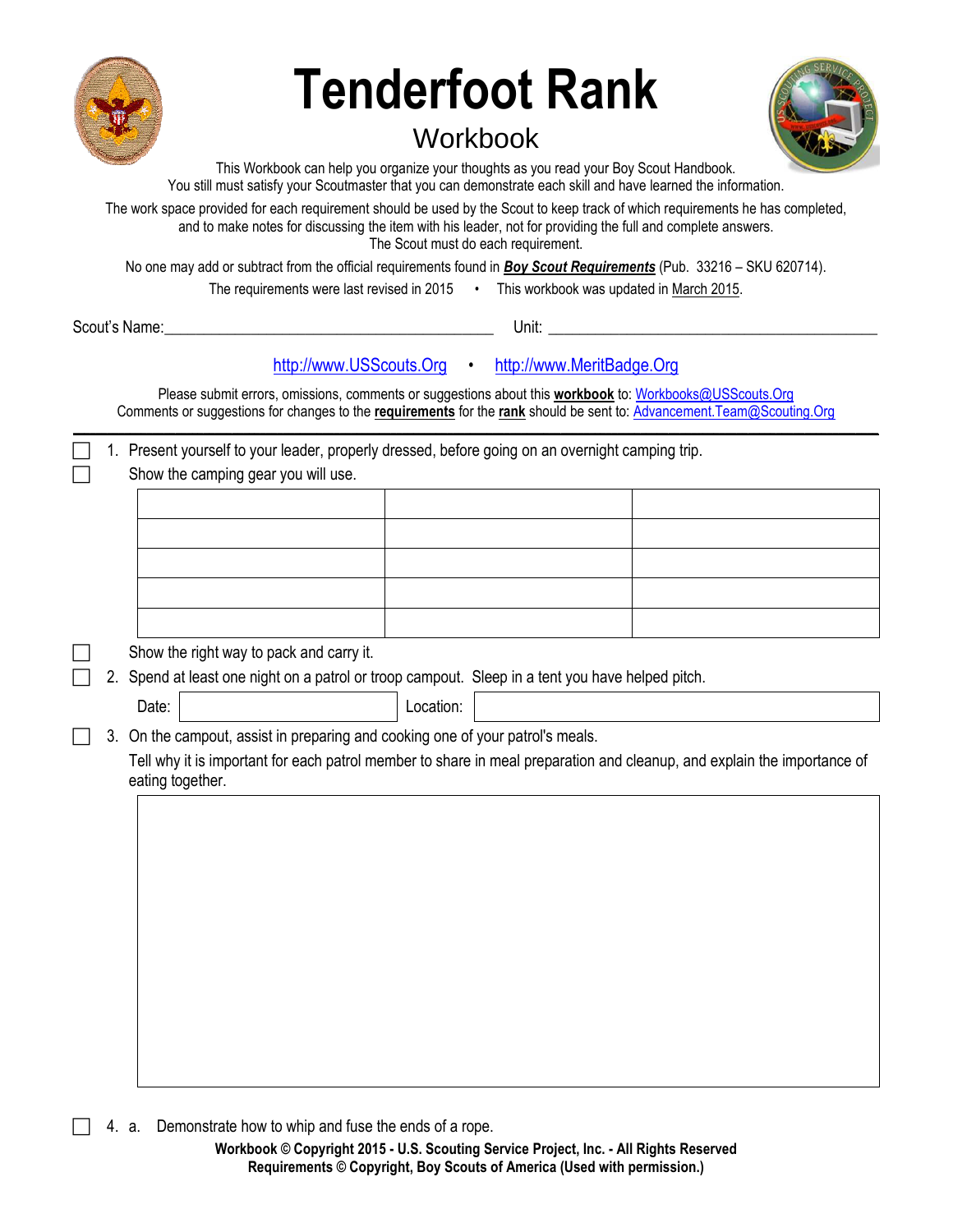# Tenderfoot Rank Scout's Name: 2008 Scout's Name: 2008 Scout's Name: 2008 Scout's Name: 2008 Scout's Name: 2008

b. Demonstrate you know how to tie the following knots and tell what their uses are: two half hitches and the taut-line hitch

| <b>THICH</b> |                                                                            |
|--------------|----------------------------------------------------------------------------|
|              | two half hitches                                                           |
|              | taut-line hitch.                                                           |
|              | c. Using the EDGE method, teach another person how to tie the square knot. |
| $\mathsf E$  |                                                                            |
|              |                                                                            |
| D            |                                                                            |
|              |                                                                            |
| G            |                                                                            |
|              |                                                                            |
|              |                                                                            |
| E            |                                                                            |

5. Explain the rules of safe hiking, both on the highway and cross-country, during the day and at night.

| Safe hiking on the highway:            |  |
|----------------------------------------|--|
| Safe hiking cross-country:             |  |
| Safe hiking during the day:            |  |
| Safe hiking at night:                  |  |
| Explain what to do if you are<br>lost: |  |

6. Demonstrate how to display, raise, lower, and fold the American flag.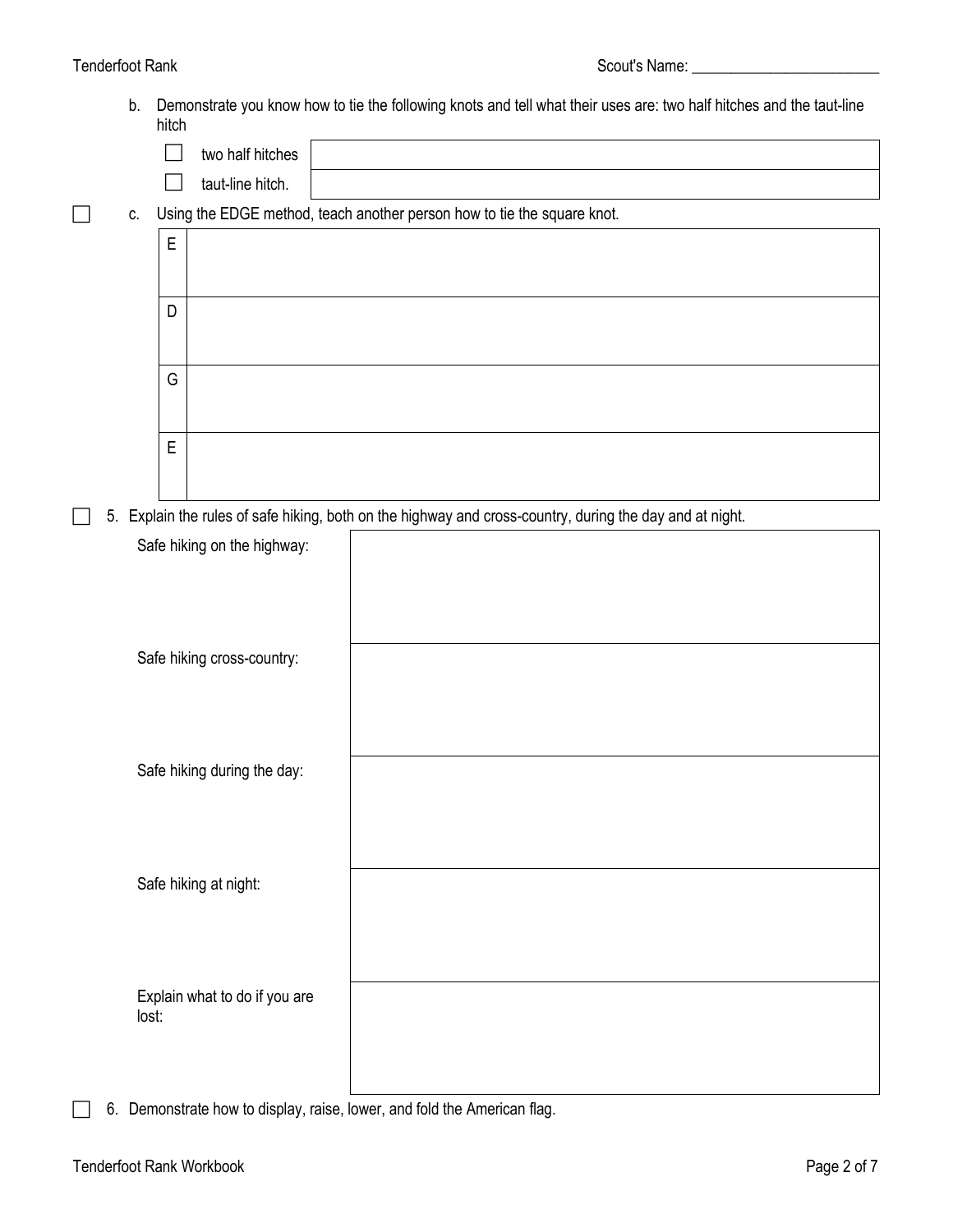# 7. Repeat from memory and explain in your own words the [Scout Oath](http://usscouts.org/advance/boyscout/bsoath.asp), Law, motto, and slogan.

| Scout Oath:                |                                                                                                                          |
|----------------------------|--------------------------------------------------------------------------------------------------------------------------|
|                            |                                                                                                                          |
|                            |                                                                                                                          |
|                            |                                                                                                                          |
| Scout Law:                 |                                                                                                                          |
|                            |                                                                                                                          |
|                            |                                                                                                                          |
| Scout motto:               |                                                                                                                          |
|                            |                                                                                                                          |
|                            |                                                                                                                          |
|                            |                                                                                                                          |
| Scout slogan               |                                                                                                                          |
|                            |                                                                                                                          |
|                            |                                                                                                                          |
|                            |                                                                                                                          |
|                            | 8. Know your patrol name, give the patrol yell, and describe your patrol flag.                                           |
| Patrol Name                |                                                                                                                          |
| Patrol Yell<br>Patrol Flag |                                                                                                                          |
|                            |                                                                                                                          |
|                            |                                                                                                                          |
|                            | 9. Explain the importance of the buddy system as it relates to your personal safety on outings and in your neighborhood. |
| On outings:                |                                                                                                                          |
|                            |                                                                                                                          |
|                            |                                                                                                                          |
| In your neighborhood:      |                                                                                                                          |
|                            |                                                                                                                          |
|                            |                                                                                                                          |
|                            |                                                                                                                          |

Describe what a bully is and how you should respond to one.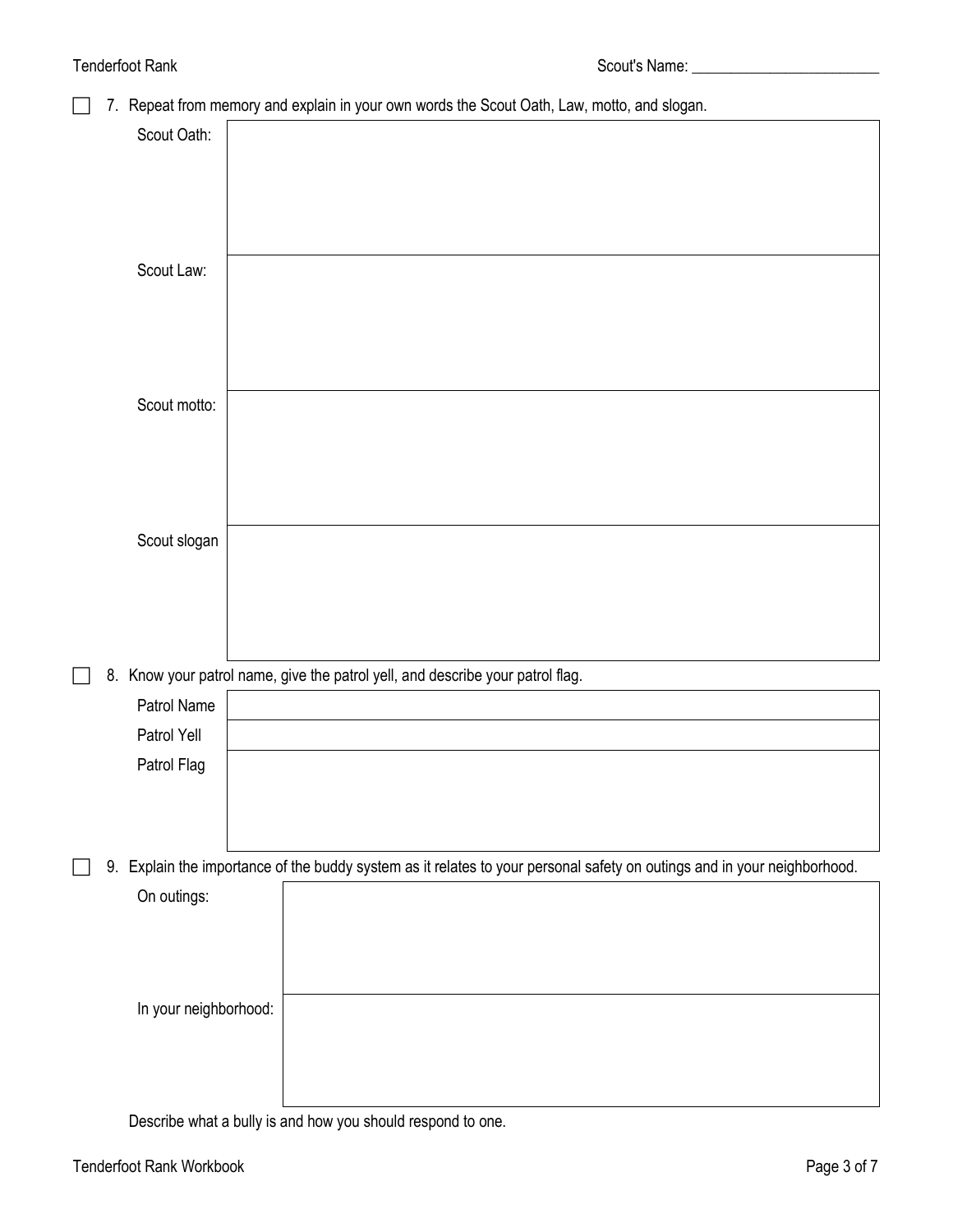| Show improvement in the activities listed in requirement 10a after practicing for 30 days.<br>Activity:<br>Date:<br>Push-ups<br>(number) | <b>First Test</b> | Second Test                                                                                                                         | Improvement |
|------------------------------------------------------------------------------------------------------------------------------------------|-------------------|-------------------------------------------------------------------------------------------------------------------------------------|-------------|
|                                                                                                                                          |                   |                                                                                                                                     |             |
|                                                                                                                                          |                   |                                                                                                                                     |             |
|                                                                                                                                          |                   |                                                                                                                                     |             |
| Pull-ups<br>(number)                                                                                                                     |                   |                                                                                                                                     |             |
| Sit-ups<br>(number)                                                                                                                      |                   |                                                                                                                                     |             |
| Standing Long Jump<br>(Feet-inches)                                                                                                      |                   |                                                                                                                                     |             |
| 1/4 mile walk/run<br>(Minutes-seconds)                                                                                                   |                   |                                                                                                                                     |             |
|                                                                                                                                          |                   |                                                                                                                                     |             |
|                                                                                                                                          |                   |                                                                                                                                     |             |
|                                                                                                                                          |                   | 11. Identify local poisonous plants; tell how to treat for exposure to them.<br>Demonstrate how to care for someone who is choking. |             |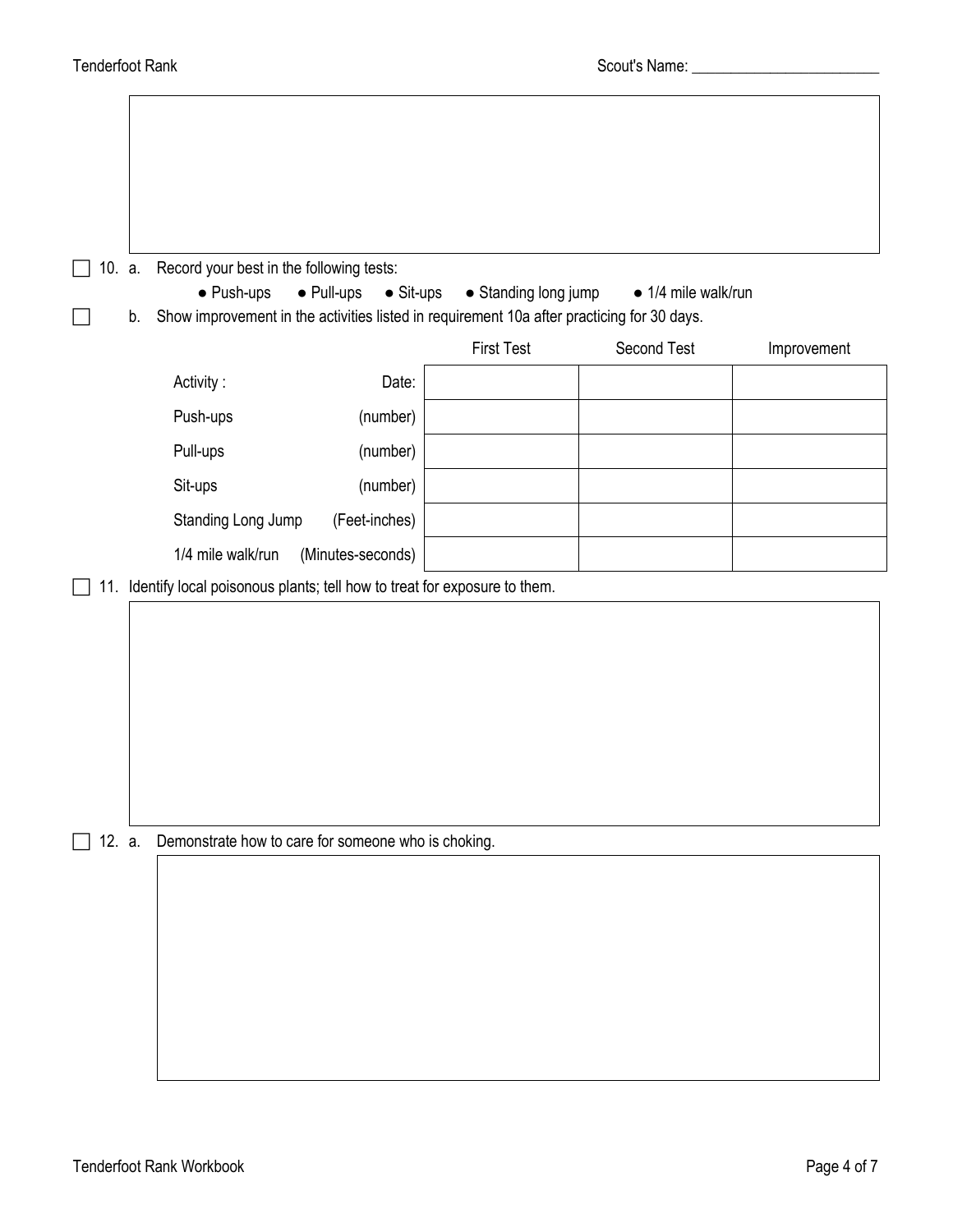# Tenderfoot Rank and the state of the state of the Scout's Name: \_\_\_\_\_\_\_\_\_\_\_\_\_\_\_\_

| Show first aid for the following:<br>b.                                             |  |
|-------------------------------------------------------------------------------------|--|
| • Simple cuts and scrapes                                                           |  |
| • Blisters on the hand and foot                                                     |  |
| Minor (thermal/heat) burns or<br>$\bullet$<br>scalds (superficial, or first degree) |  |
| • Bites and stings of insects and<br>ticks                                          |  |
| • Venomous snakebite                                                                |  |
| • Nosebleed                                                                         |  |
| • Frostbite and sunburn                                                             |  |
|                                                                                     |  |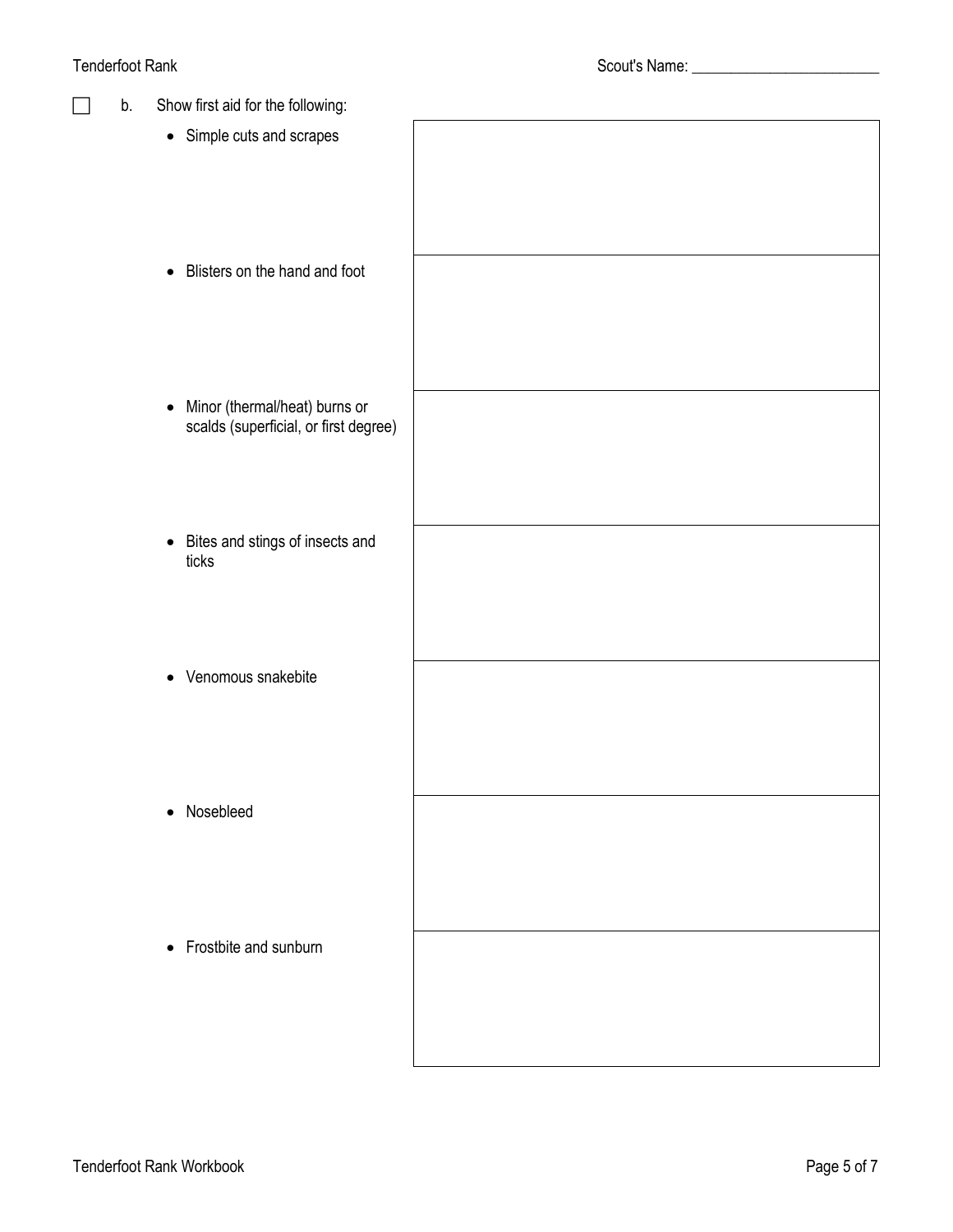## Tenderfoot Rank Scout's Name: \_\_\_\_\_\_\_\_\_\_\_\_\_\_\_\_\_\_\_\_\_\_\_\_

| 13. | Demonstrate Scout spirit by living the Scout Oath (Promise) and Scout Law in your everyday life.<br>Discuss four specific examples of how you have lived the points of the Scout Law in your daily life. |
|-----|----------------------------------------------------------------------------------------------------------------------------------------------------------------------------------------------------------|
| 1.  |                                                                                                                                                                                                          |
| 2.  |                                                                                                                                                                                                          |
| 3.  |                                                                                                                                                                                                          |
| 4.  |                                                                                                                                                                                                          |

14. Participate in a Scoutmaster conference.

 $\Box$  15. Successfully complete your board of review for the Tenderfoot rank.

# *Notes:*

*\*For Varsity Scouts working on Boy Scout requirements, replace "troop" with "team" and "Scoutmaster" with "Varsity Scout Coach."*

*Alternate Requirements for the Tenderfoot rank are available for Scouts with physical or mental disabilities if they meet the criteria listed in the Boy Scout Requirements book. [Click here to learn more](http://usscouts.org/advance/boyscout/bsrankalt.asp), and see the information from the Guide to Advancement at the end of this workbook.*

*The requirements for Tenderfoot, Second Class, and First Class ranks may be worked on simultaneously; however, these ranks must be earned in sequence.*

> **Requirement resources can be found here:** [http://www.meritbadge.org/wiki/index.php/Tenderfoot Rank/#Requirement resources](http://www.meritbadge.org/wiki/index.php/Tenderfoot_Rank#Requirement_resources)